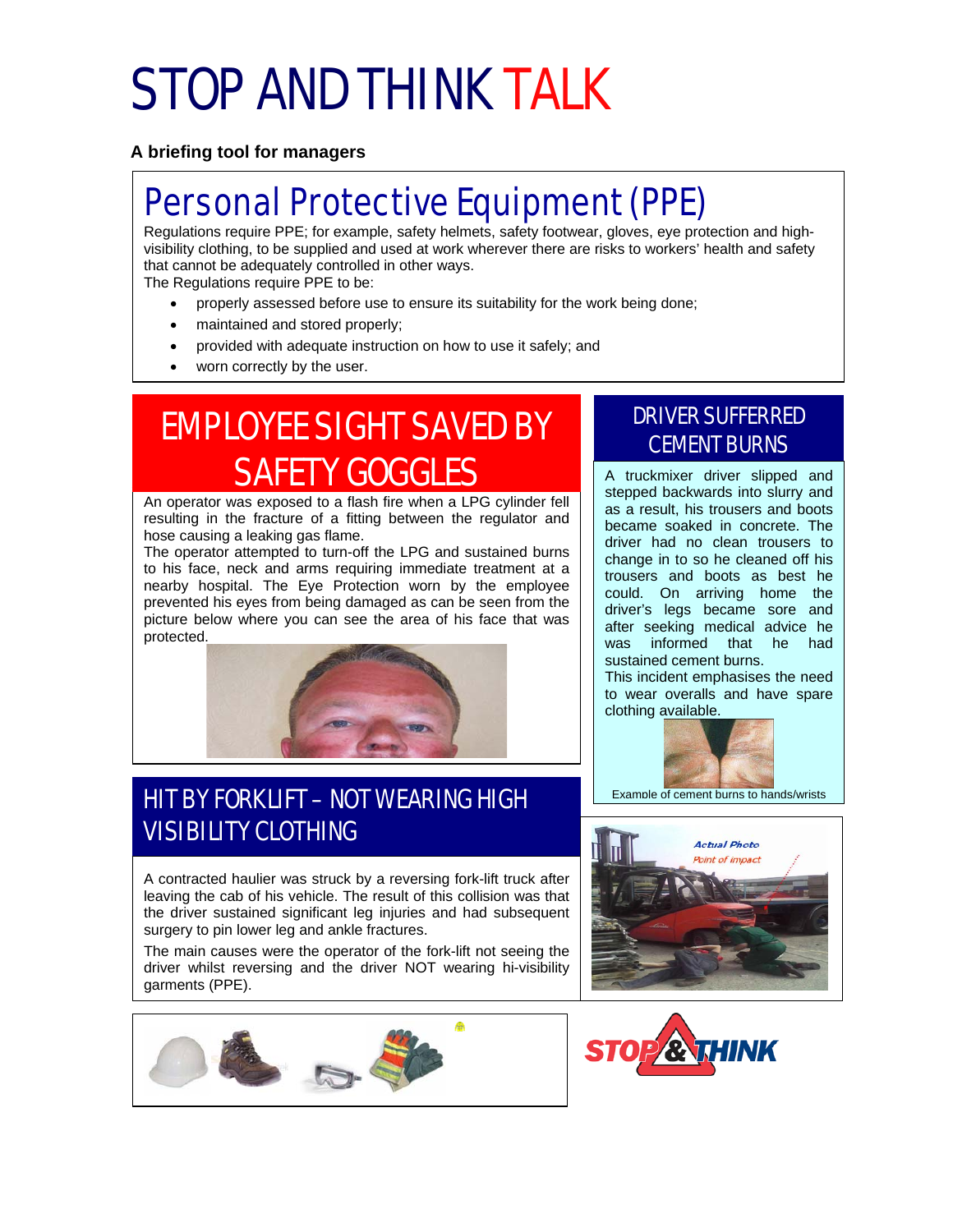# STOP AND THINK TALK

## Personal Protective Equipment (PPE)

#### **Preparation**

This stop and think talk can be used individually or with a group employees or contractors. It may be beneficial to have samples of the various PPE to hand to show what is required and the standard expected in terms of condition (cleanliness, compatibility etc.) Participants should receive a copy of the talk for their CPD files as well as signing the training declaration.

### Introduction (After discussing the case studies)

Personal Protective Equipment is a last line of defence but is essential in the building materials industry due to the nature of hazards encountered. PPE has three roles, it helps prevent incidents, such as wearing high visibility clothing, helps reduce the potential for injury when an incident occurs, such as safety helmet protection from falling objects and safeguards health, as in the case of respiratory protection i.e. dust masks. Improvements in the type of PPE worn and changes to the company policy have in recent years prevented the injured parties in incidents from sustaining far worse injuries than would have been the case previously. For example replacing Rigger type boots with lace up safety boots reduced ankle/leg injuries by 64%, mandatory eye protection resulted in a 75% reduction in eye injuries. There are a number of people who have these policies to thank for being able to walk unaided and for still having their sight.

### THE TALK

Use the Questions below to open the discussion under each heading and then go through the lists explaining in detail each hazard/control and what is expected.

#### What is PPE

#### **Question 1 – What is the definition of PPE?**

All equipment which is intended to be worn or held by a person to protect against one, or more, risks to health and safety

This includes clothing which affords protection against the weather

#### Employer Responsibilities

#### **Question 2 – What are the Employers responsibilities?**

PPE must:

- $\Box$  Be appropriate for the risks involved & conditions at the place of exposure
- □ Take account of ergonomic requirements & state of health of wearers
- $\Box$  Be capable of fitting wearer correctly
- $\Box$  Be effective in preventing or controlling the risks
- □ Comply with any EC requirements

### Employee Responsibilities

#### **Question 3 – What are your responsibilities?**

To co-operate with the Employer

To wear PPE in designated areas

To report defects and request replacement PPE as necessary

To use the PPE correctly

To correctly store and maintain the PPE

To report loss or obvious defects in the PPE to employer

#### Effective PPE

#### **Question 4 – What are the key points in making sure PPE is effective?**

Correct specification and size

Suitable storage facilities

Equipment is maintained and replaced as necessary

Regular inspection

That it is worn correctly

### Types of PPE

#### **Question 5 – What protective equipment do you use? Can you identify other PPE besides the common items listed?**

Helmet

Laced up ankle boots

Hi visibility clothing

Safety glasses

Gloves for manual work

Hearing protection for work in noisy environments

Dust masks

This might be an opportunity to review PPE participants have with them to highlight if any needs replacing. This talk could be done in conjunction with a periodic inspection of PPE.

#### **AND FINALLY . .** .

1. Clarify any points as required.

2. Ask if there are any other safety related issues that should be discussed.

- 3. Get everyone to sign the training declaration.
- 4. Thank everyone for their participation.